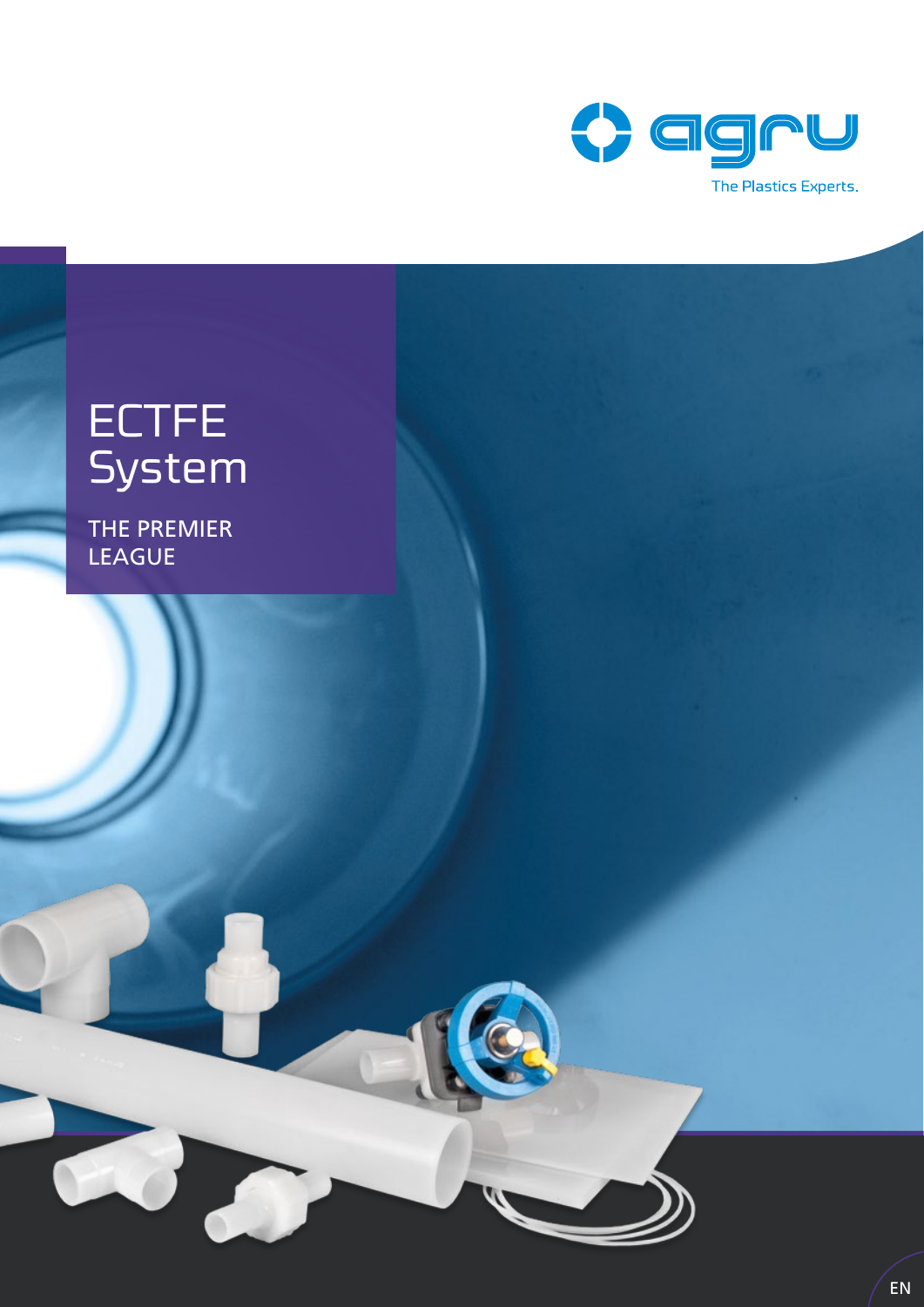## **Products** made of ECTFE

PERFECT FOR HIGHEST REQUIREMENTS



**"It would seem that perfection is attained not when no more can be added, but when no more can be removed."** Antoine de Saint-Exupéry

#### Competence in plastics

AGRU Kunststofftechnik GmbH is a family-owned, highly productive enterprise headquartered in Austria with worldwide activities in production and sales of high-quality thermoplastic polymer products.

In order to protect humans and the environment in critical application areas an extremely resistant material is a prerequisite especially for media with a high potential to oxidise.

AGRU is the only supplier in the plastic sector with an extensive delivery program of the thermoplastic fluoropolymer ECTFE - also known under the name of HALAR®.

#### Performance in practice

**Lining of tanks:** 93% - 96% sulphuric acid at 60°C to 70°C, no corrosion for 12 years.

#### **Heat exchanger:**

98% sulphuric acid at up to 70°C, smooth handling for 15 years.

#### **Piping systems**

for the transport of contaminated wastewater in the pharmaceutical industry operating for > 5 years.

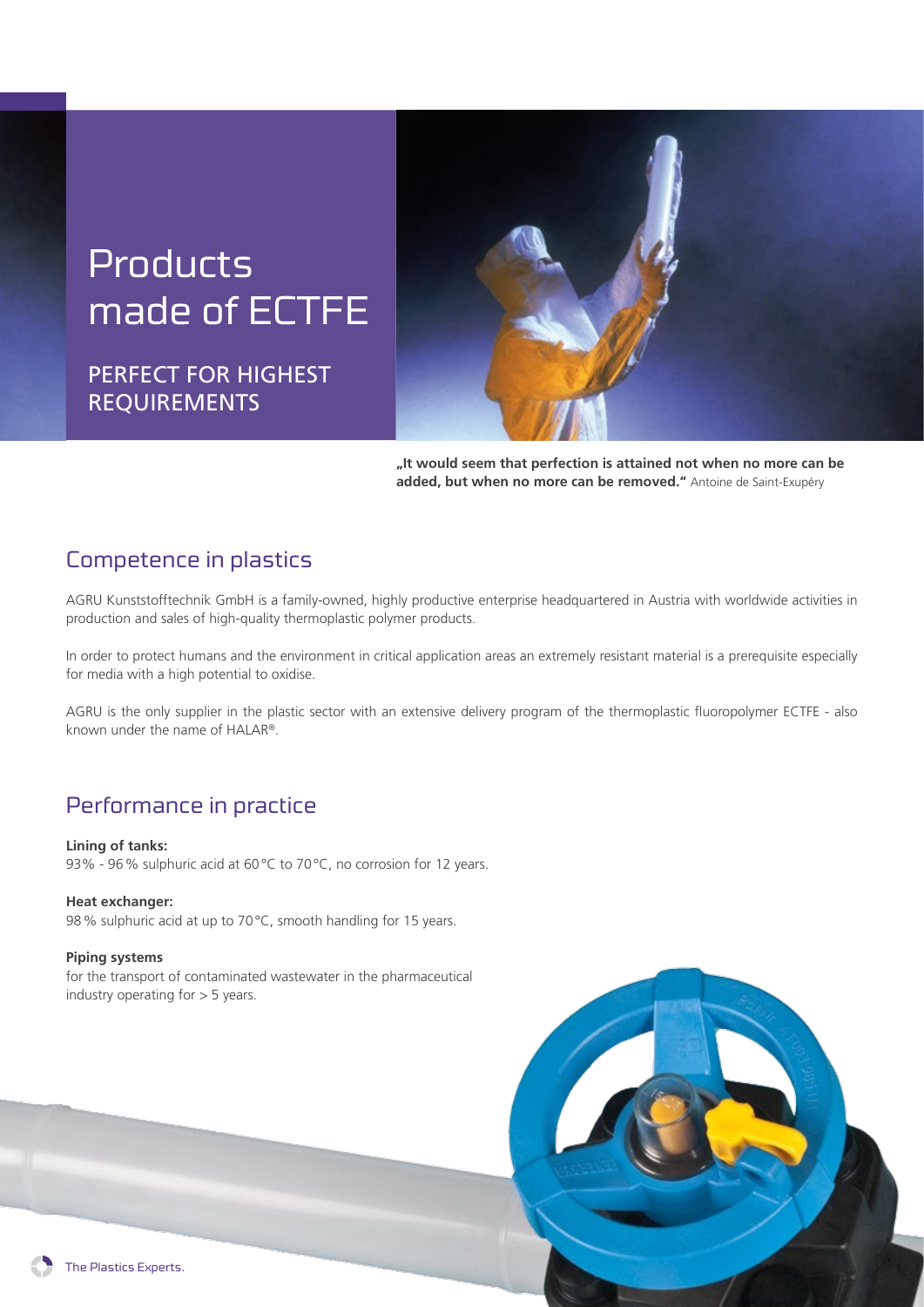

#### Application range

ECTFE is primarily used in the chemical, semiconductor, photovoltaic, pharmaceutical and petrochemical industries for following application areas:

- Supply systems for chemicals
- Process equipment and distribution piping systems
- Hot ultra-pure water systems
- Double containment piping systems
- $H_2$ SO<sub>4</sub> injection piping for sewage treatment plants
- Ventilation piping for aggressive exhaust air
- Heat exchanger for highly aggressive media and high-purity media
- Lining as corrosion-protection for steel, FRP and concrete tanks





#### Safe handling of highly aggressive substances

ECTFE shows a remarkable hardiness and excellent chemical resistance to most organic and inorganic chemicals (pH-value 0 to 14, max. 140°C) as well as solvents (max. 120°C). This is valid for:

- Sulphuric acid  $H_2SO_4$  (98 %)
- Hydrochloric acid HCl (37%)
- Hydrofluoric acid HF (90%)
- Sodium hydroxide NaOH (50 %)
- Hydrogen peroxide  $H_2O_2$  (60 %)
- Nitric acid HNO  $(65\%)$
- **Solvents**
- Chlorine and chlorine compounds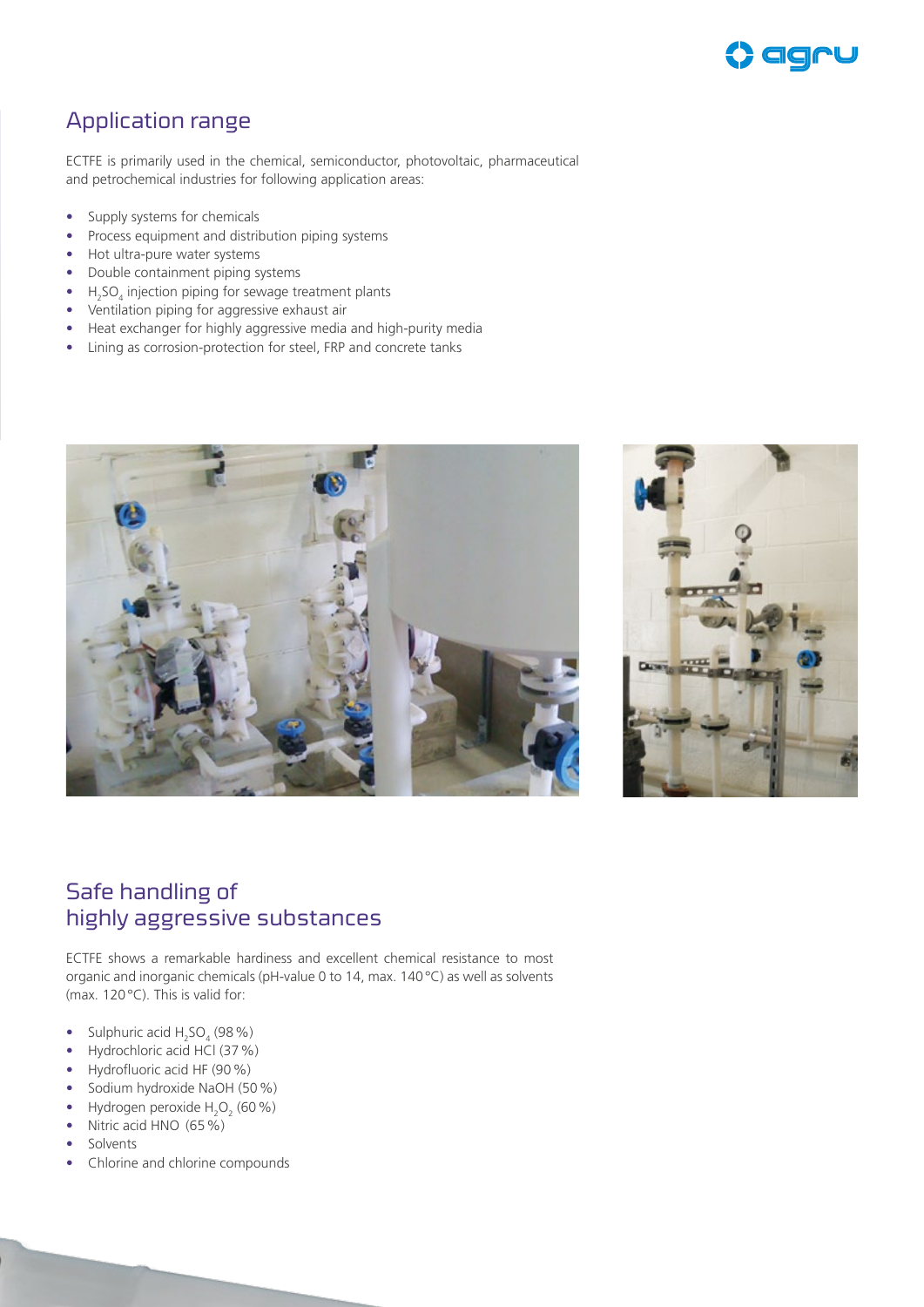

## Top features

- Stable and highly resistant to crack growth
- Ultra pure and flame resistant (FM 4910 tested raw material; UL94-V0)
- Physiologically non-toxic application

#### Resistant to:

- High pressure
- UV and gamma radiation
- Diffusion and permeation

#### An outstanding material ...

The special combination of ECTFE product properties predestines the polymer for the long-term use in highly critical applications. The positive characteristics hardly change over a broad temperature range.





#### … with added value!

AGRU has many years experience of processing ECTFE into high-quality plastics systems. Therefore the outstanding features of the material can be utilised to maximum advantage, resulting in long lasting, economic systems.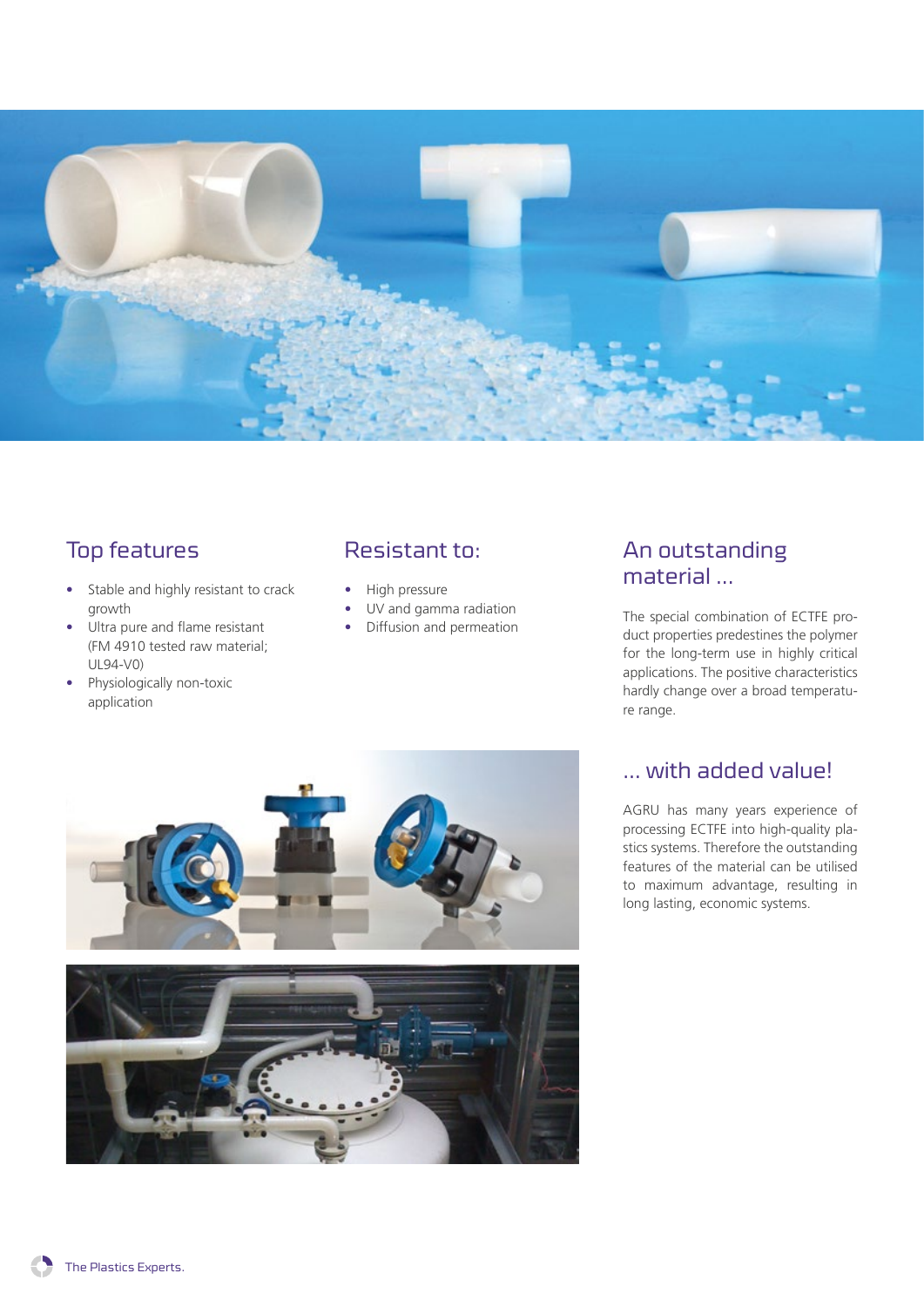



#### Our quality standard

We have installed a quality management system with internal and external quality controls to ensure that our products prove themselves in practice in the long-term. We are an ISO 9001:2008 certified enterprise who produces according to well-established international standards.

This is proven by means of company and inspection certificates according to EN 10204.



#### ECTFE in comparison

ECTFE is distinguished from other materials by its barrier properties. The permeation of oxygen, carbon dioxide, chloric gas or hydrochloric acid is 10 to 100-times better compared to e.g. PTFE or FEP.



#### In comparison to PFA:

- Cost efficient in material and installation
- Smoother surface
- Higher permeation resistance
- Larger dimension range (up to 110 mm / 4")
- Lower heat expansion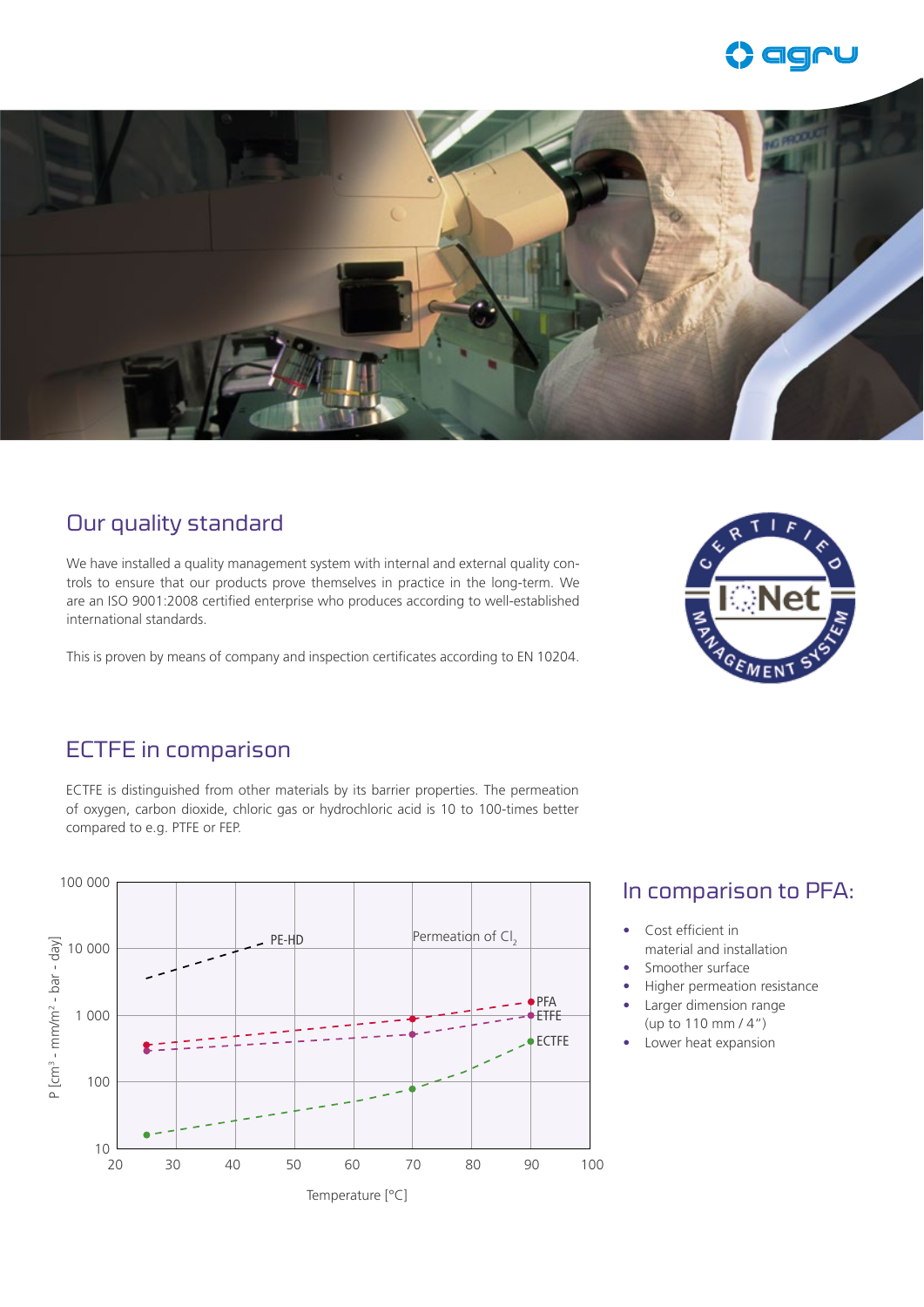

#### Infrared welding technology

Piping components made out of ECTFE can be joined by infrared welding.The SP welding machine series by AGRU represent an innovative IR-welding technology. The SP 110-S, SP 250-S and SP 315-S are unique in their precision, the repeatablity of the welding process and easy operation sequence. The fully automated infrared welding guarantees very short welding times and therefore significantly faster installation of piping systems. Optimised small bead sizes are a further important feature of this technology.

#### ECTFE connection technologies

- Infrared welding
- Butt welding
- Union connection
- Flange connection
- Hot gas welding
- Thread connection
	- Flare connection





**Weldingmachine SP 315-S**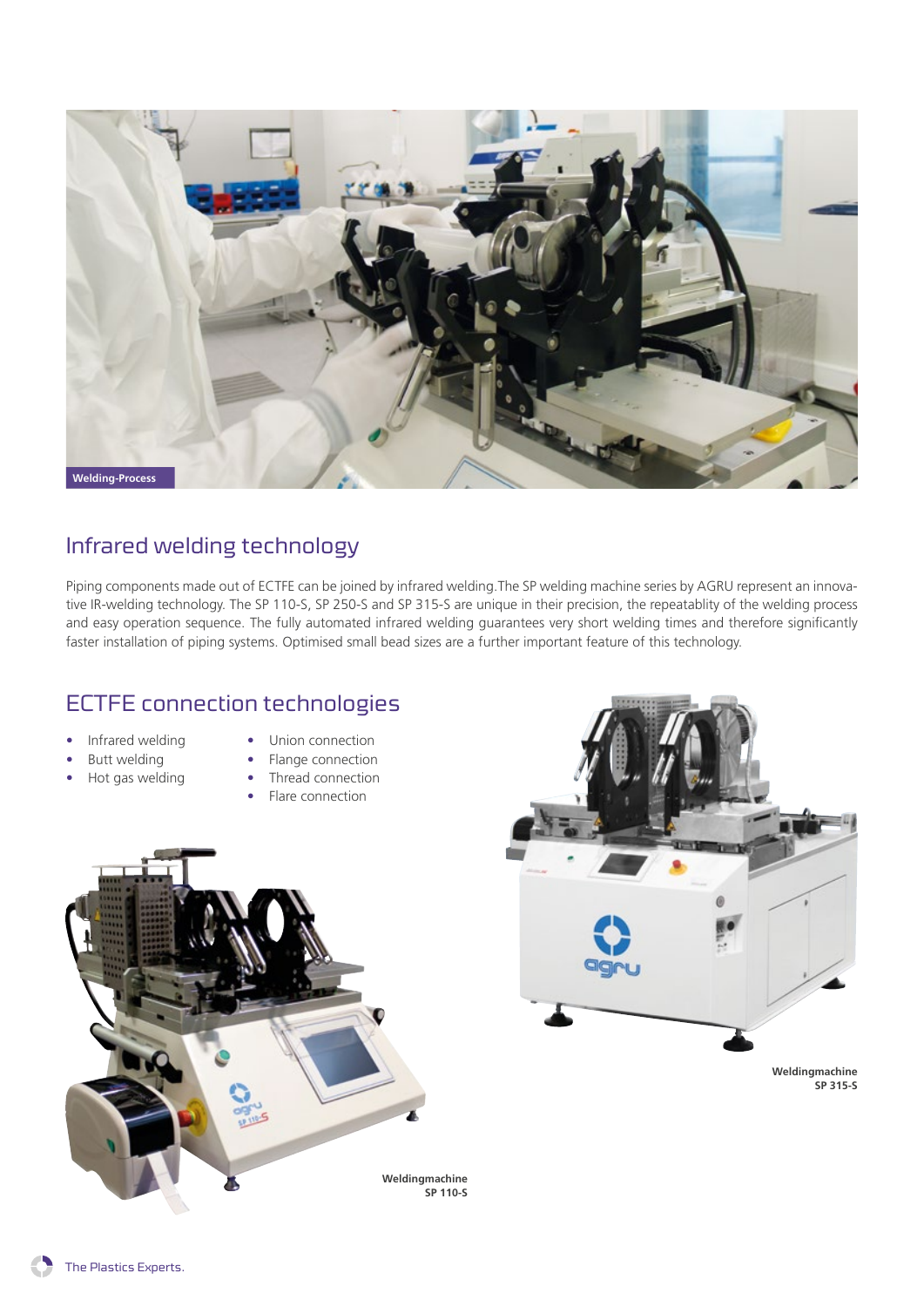

高

ia)

Catill

## Complete ECTFE system from one source

AGRU offers a broad, perfectly synchronised product range of pipe components, semi-finished products and connection technologies.

| <b>SUPPLY RANGE</b>    |                                      |                       |        |
|------------------------|--------------------------------------|-----------------------|--------|
| Category               |                                      | from to               |        |
|                        |                                      | (mm)                  | (mm)   |
| <b>Pipes</b>           | Pipes                                | 20                    | 160    |
| <b>Fittings</b>        | MULTI-Bends 90°                      | 20                    | 110    |
|                        | Tees                                 | 20                    | 110    |
|                        | Stub flanges (DIN & ANSI)            | 20                    | 110    |
|                        | Elbows 45°                           | 20                    | 63     |
|                        | Unions                               | 20                    | 32     |
|                        | Reductions, concentric               | 25/20                 | 110/90 |
|                        | Adaptors (R-thread, male and female) | 20                    | 32     |
|                        | End caps, elongated                  | 20                    | 63     |
|                        | Transition fittings (Flare link)     | $20/$ $\frac{1}{4}$ " | 32/1"  |
| Diaphragm valves       | manual or pneumatic                  | 20                    | 63     |
| Semi-finished products | Sheets, extruded                     | 2,3                   | 3      |
|                        | Sheets, pressed                      | 10                    | 30     |
|                        | Welding rods                         | 3                     | 4      |
|                        | Round bars                           | 25                    | 65     |